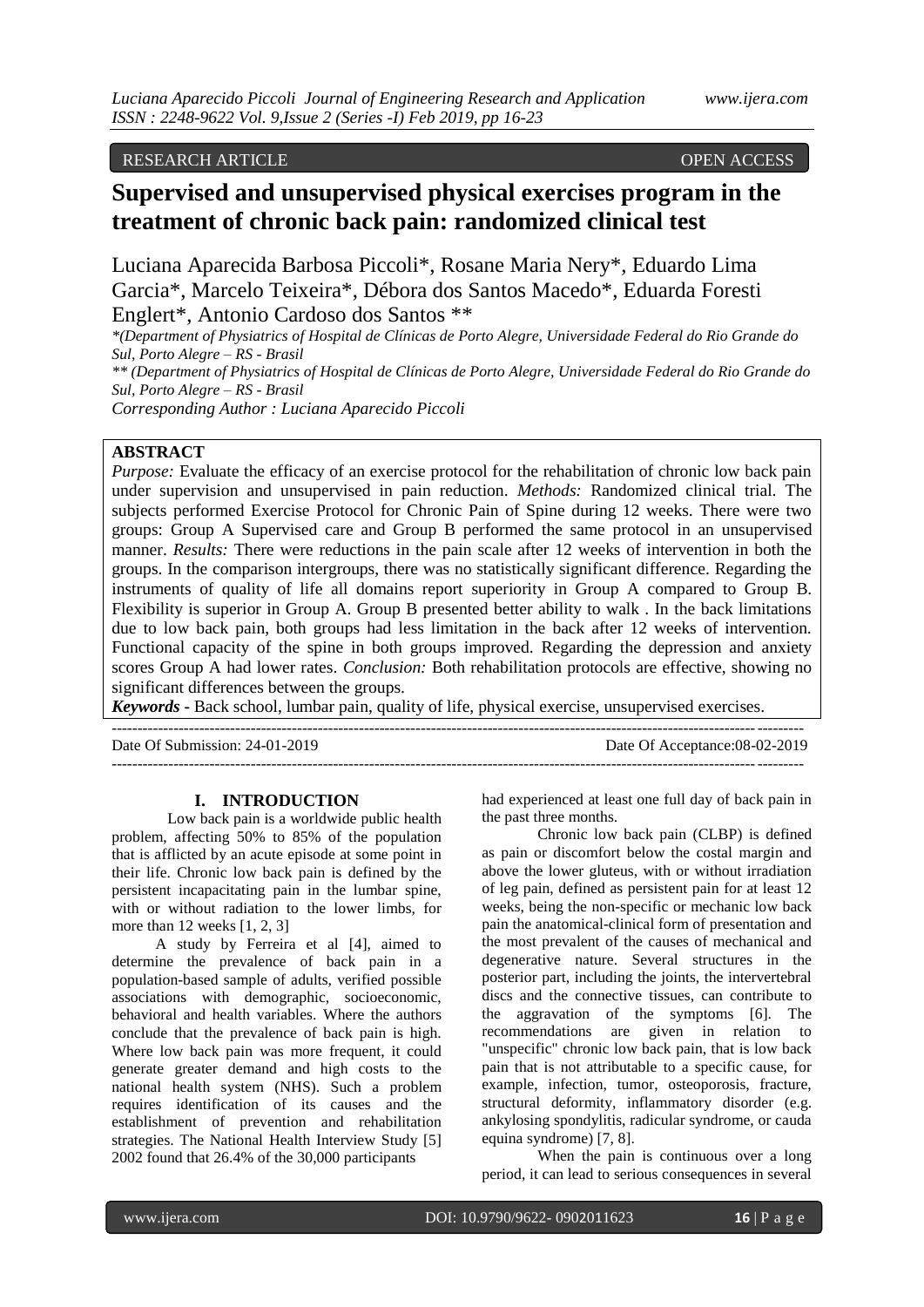daily aspects of an individual's life, including generating disability, thus affecting one's quality of life [9]

Among the most promising intervention strategies for CLBP is physical exercise, which is often associated with a long series of health benefits. An active lifestyle, to some extent, protects against CLBP in childhood, during working years and in the elderly. Physical exercise is a well-established treatment for CLBP patients and it is among the approved clinical rehabilitation guidelines and is recommended as self-management strategy [1]. Many studies have shown that exercise can improve torso strength, flexibility, endurance, aerobic conditioning and stabilization [10].

Physical exercise may also reduce the recurrence of low back pain and its duration. Strengthening exercises are effective in relieving the symptoms of chronic low back pain. Home exercise as well as intensive group training programs have been referred to in the decreasing of pain, playing an important role not only from the physiologically point of view, but may also have positive psychosocial consequences [11, 12]

Different methods are used for prevention and treatment of CLBP. In this sense, the Back School emerged in 1969. This program has as its main characteristics to teach individuals to care for their spine through explanations and notions of anatomy and biomechanics, where practical exercises are introduced for the purpose of muscle strengthening and stretching [13]. The success of the low back rehabilitation programs depends on the adherence of patients. Commuting problems, lack of time and financial resources are determining factors for non-compliance with supervised rehabilitation programs. Unsupervised training [14] comes as an attractive, low-cost alternative that is characterized by a method whereby the individual is able to manage his time and exercises while being supervised from a distance (telephone calls, mobile apps, whatssapp and one-on-one meetings).

Thus, our objective was to evaluate the efficacy of an exercise protocol for rehabilitation of chronic low back pain under supervision compared to the same protocol without supervision in relation to pain, and as secondary objective to evaluate the quality of life, functional capacity and flexibility.

# **II. METHODS**

Randomized Clinical Trial (NCT 02703402). Participants were selected through four public appeals in the local media. Data collection was performed at the Hospital das Clinicas de Porto Alegre (HCPA), from March 2016 to August 2017. Men and women in the age group of 30 to 55, whose pain had no irradiation of the lower limbs and presented evolution of more than 12 weeks were

selected. In addition, the Visual Analogue Scale (VAS) was used to classify the level of pain that was above three (moderate).

Participants who presented osteoarticular problems of lower limbs, post-surgery and with anesthetic block were excluded. Individuals with comorbidities that prevented them from participating as well as those who had rheumatic diseases, recent fractures, tumors, pregnant women, smokers and<br>physical activities practitioners in general. physical activities Experimental sequence can be visualized in fig 1. Figure 1

### **Experimental Sequence - Consort**



#### **III. INTERVENTIONS**

Participants who were interested and met the inclusion criteria went through an initial interview, where they were informed about the study. After the criteria were met, the informed consent form (ICF) was presented and read. Doubts were widely discussed and the necessary explanations were offered. After signing the forms, the questionnaires were applied; a 6-minute walk test and the sit-andreach test were performed in one of the institution's corridors and in the physiatry and rehabilitation sector, respectively. After all the tests, they attended a lecture with orientations about posture and back pain, the importance of exercise and explanations about the study. After that, they were randomly allocated to one of the two study groups (Group A and Group B). The groups performed the exercises twice a week for 12 weeks. The randomization was generated by a random table of numbers by the program *SPSS 18.0*, with uniform distribution and division into two groups. The codes generated were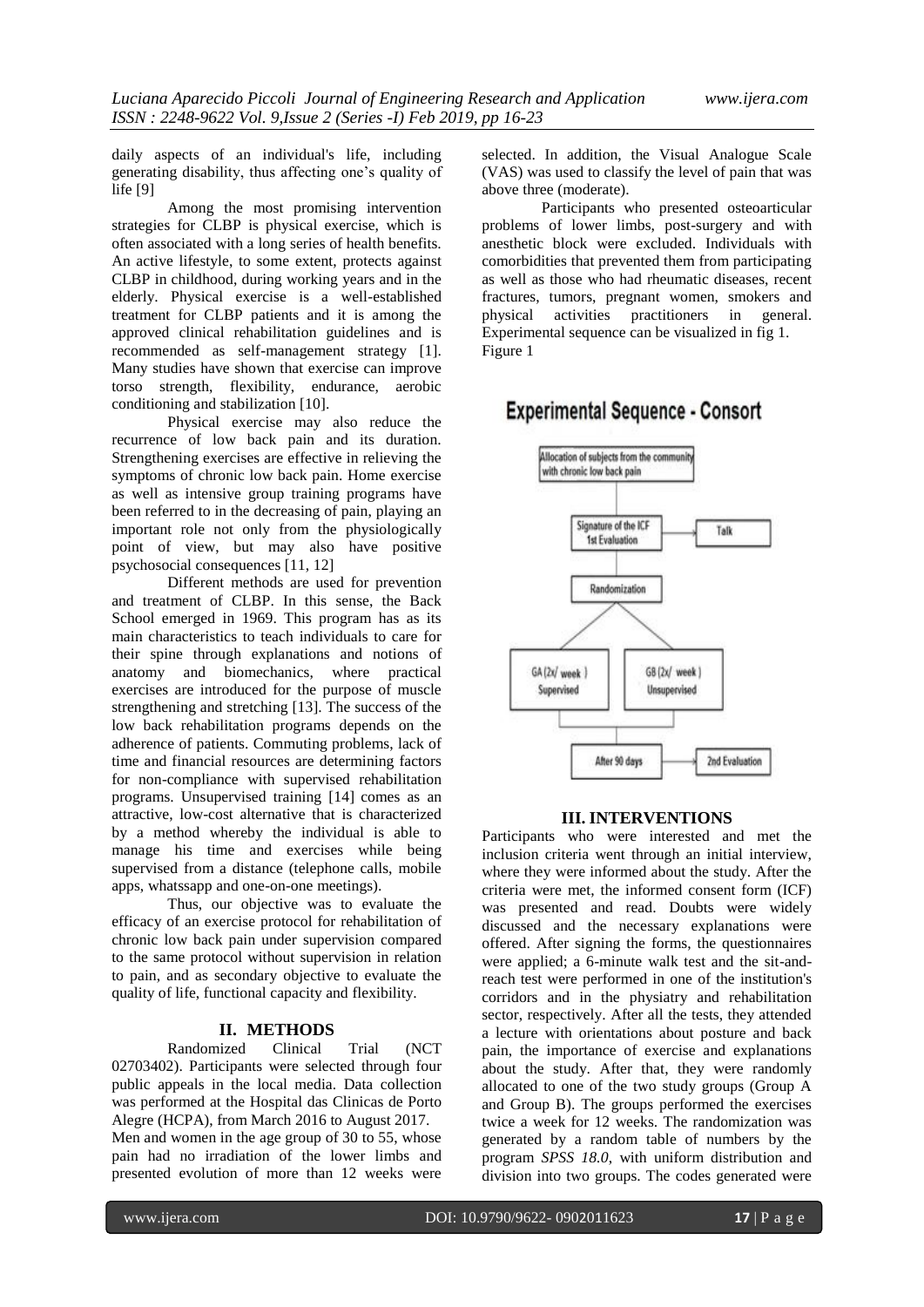distributed in brown envelops sealed, numbered in sequence. The responsible did not participated in the other stages of the study, and the outcome evaluators were blinded for the groups.

The exercises were composed of muscle strengthening, mobility and stretching presented at fig 2. The manual with the exercises was created by HCPA Physiatry and Rehabilitation department with the purpose of rehabilitating patients with chronic back pain. The members of Group A participated in meetings supervised by Physical Education Professionals, who used the manual as a reference during the follow-up. The meetings were held in the hospital's Physiatry and Rehabilitation department, in a group or individually. The participants of Group B received the printed manual containing the same exercises of Group A, for unsupervised performance. Before starting, the participants were individually guided by one of the Physical Education Professionals. During the program, they were accompanied by weekly calls and a monthly meeting in order to clarify doubts about the execution of the exercises. Participants from both groups were added to whatsApp groups to receive reminders and facilitate the communication among the professionals who accompanied the groups

| Figure 2. Description of joint mobility, muscle<br>strengthening and stretching exercises |                                                                                                                                                                                                                   |             |  |  |  |  |  |  |  |
|-------------------------------------------------------------------------------------------|-------------------------------------------------------------------------------------------------------------------------------------------------------------------------------------------------------------------|-------------|--|--|--|--|--|--|--|
|                                                                                           | (Total 20-30 min)                                                                                                                                                                                                 |             |  |  |  |  |  |  |  |
| Position                                                                                  | Exercise                                                                                                                                                                                                          | Repetition* |  |  |  |  |  |  |  |
| Sitting on a<br>bench, feet<br>resting on the<br>ground and                               | Bring the ear toward the<br>shoulder, go back and correct,<br>repeat to the other side                                                                                                                            | 20x         |  |  |  |  |  |  |  |
| back straight.                                                                            | 2. Turn head by looking over<br>shoulder, stop in the middle to<br>correct, repeat to the other side.<br>3. Bring the chin towards the                                                                            | 20x         |  |  |  |  |  |  |  |
|                                                                                           | chest, go back and correct.                                                                                                                                                                                       | 20x         |  |  |  |  |  |  |  |
|                                                                                           | 4. Lift shoulders and relax.<br>5. Rotate both shoulders                                                                                                                                                          | 20x<br>20x  |  |  |  |  |  |  |  |
|                                                                                           | backward.<br>6. Rotate both shoulders foward.                                                                                                                                                                     | 20x         |  |  |  |  |  |  |  |
|                                                                                           | 7. Tilt the trunk sideways, go<br>back and correct, repeat to the<br>other side.                                                                                                                                  | 20x         |  |  |  |  |  |  |  |
|                                                                                           | 8. Loosen the trunk to the front<br>by flexing the spine, return to<br>the initial position starting the<br>movement by the waist and<br>finishing by the head.                                                   | 20x         |  |  |  |  |  |  |  |
|                                                                                           | 9. Take both outstretched arms<br>towards back and relax.                                                                                                                                                         | 20x         |  |  |  |  |  |  |  |
|                                                                                           | 10. Raise one arm forward and<br>the other backward by turning<br>the head to the back arm.                                                                                                                       | 20x         |  |  |  |  |  |  |  |
| Lying on the<br>stomach, arms<br>at the side of                                           | 11. Contract the abdomen and<br>buttocks by forcing the low back<br>against the ground.                                                                                                                           | 20x         |  |  |  |  |  |  |  |
| the body,<br>knees bent and<br>feet resting on<br>the ground.                             | 12. Contract the abdomen and<br>buttocks by lifting the hips off<br>the floor, lower them slowly,<br>first the back and then the<br>buttocks.                                                                     | 20x         |  |  |  |  |  |  |  |
|                                                                                           | 13. Pull both knees over the<br>abdomen, keeping the shoulders<br>relaxed, return without releasing<br>the legs.                                                                                                  | 20x         |  |  |  |  |  |  |  |
|                                                                                           | 14. Put your hands on the nape<br>of the neck: inhale, raise your<br>torso exhaling slowly, return<br>inhaling.                                                                                                   | 20x         |  |  |  |  |  |  |  |
| Sitting on the<br>floor.                                                                  | 15. With one leg flexed and the<br>other stretched, back straight.<br>Move both hands toward the<br>foot of the leg that is extended.<br>Keep position for 20 seconds<br>and relax. Repeat with the other<br>leg. | 1x          |  |  |  |  |  |  |  |
| Hands and<br>knees position.                                                              | 16. Extended elbows, raise low<br>back and relax, mobilizing the<br>hip.                                                                                                                                          | 20x         |  |  |  |  |  |  |  |
|                                                                                           | 17. Sit on the heels and stretch<br>the torso to the front, extending<br>the arms. Hold for 20 seconds<br>and release.                                                                                            | 1x          |  |  |  |  |  |  |  |

Figure 2

.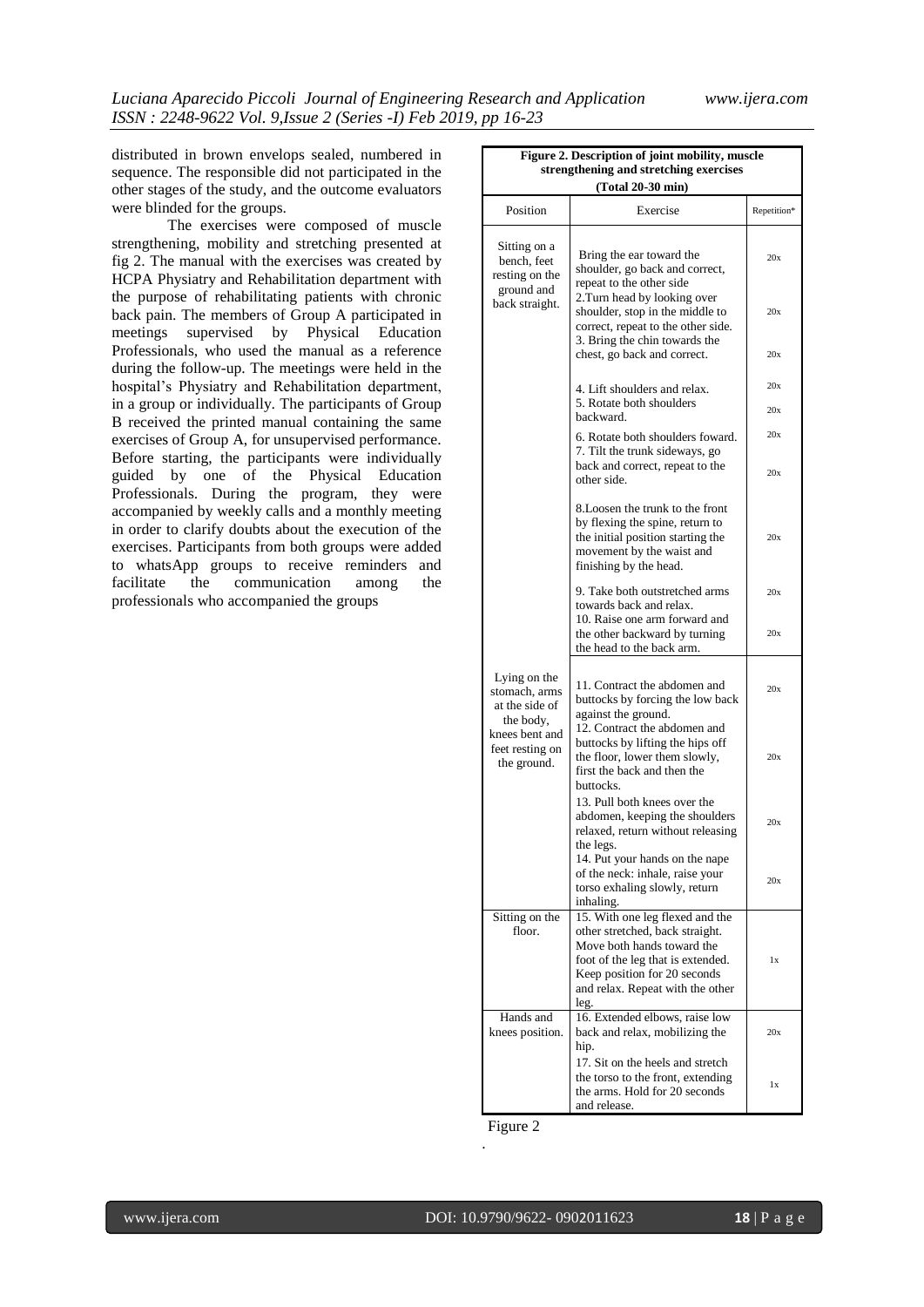#### **IV. DATA COLLECTION INSTRUMENTS**

**1 Identification Questionnaire**. Socio-demographic characteristics.

**2 Roland-Morris Questionnaire.** Evaluates limitations in the back due to low back pain. Composed of 24 questions selected to cover a range of aspects related to activities of daily living, to pain and function. This questionnaire has a score of 14, that is, individuals evaluated with a score greater than 14 have disability [15].

**3 Visual Analog Scale for Pain.** Scale consisting of a ruler divided into eleven equal parts, numbered successively from 0 to 10 [16].

**4 Medical Outcomes Study 36 - Item Short-Form Survey (SF-36**). To evaluate the quality of life. Questionnaire with 36 items that measure eight domains (variables): functional capacity, physical aspects, pain, general health state, vitality, social aspects, emotional aspects [17].

**5 Oswestry Index** - Functional Spine Capacity: Initial Oswestry Disability Index (ODI) (version 1.0) includes 10 sections of questions that assess daily activities [18].

**6 Six Minute Walk Test (functional capacity).** The six minute walk test measures the distance (meters) that the individual can walk for 6 minutes, on a smooth and flat surface [19].

**7 Wells Bank.** The individual is seated. With the legs extended the person is oriented to move the marker on a millimeter surface (sit and reach test) [20].

**8 Depression: Promis - Depression - Short Form 8-A Anxiety: Promis - Emotional Distress - Anxiety -Short Form 8-A.** Self-administered questionnaire of 16 questions related to feelings of distress, anxiety and depression. These questionnaires were validated for the Portuguese language by De Castro et al. (2014) and their scores vary from 1 to 5 in each question, where 1 represents the lowest score and 5 is the maximum score for the question, referring to the events of seven days prior to the application of the questionnaire. Their final score is reached after counting the gross value resulting from the questionnaire responses being transformed into a T-score value, and from that value individuals are classified as normal (up to 55), with mild depression / anxiety (55 to 60), moderate depression / anxiety (60 to 70) and severe depression / anxiety (over 70) [21, 22].

**9 Drug Use Control Worksheet**. For the evaluation of drug use.

#### **10 Home Exercising Control Worksheet.**

#### **[1] Statistical planning**

The data collected were analyzed using the statistical software SPSS version 18.0 IBM Company.

The categorical variables were presented by absolute frequencies and percentages. Continuous variables

with normal distribution were presented by average and standard deviation and those without a normal distribution as median and interquartile range (IQR). In order to compare quantitative variables within the same group, before and after the intervention, the model of generalized estimating equations (GEE)<br>with multiple comparisons adjusted by with multiple comparisons adjusted by BONFERRONI was used to the pre and post variations between control and intervention were<br>compared through analysis of covariance compared through analysis of covariance (ANCOVA) always controlling by basal values of each variable. Normality was assessed by the SHAPIRO-WILK test, being considered  $p < 0.05$  for statistical significance in the tests.

#### **[2] SAMPLE SIZE**

From the study by Zanini et al. [23], where a standard deviation of 1.82 was found in the exercise group and 1.73 in the control group, considering a power of 80%, a significance level of 5% to be able to detect a difference of "2" points in the intra-group visual pain scale, 14 participants in each group (total  $n = 28$ ) were required.

The sample size data were calculated using the statistical program WINPEPI V11.43.

#### **V. RESULTS**

Participants allocation can be visualized in fig 3.



**Figure 3**

Table 1 describes participants clinical characteristics with chronic low back pain. The clinical trial was performed between March 2016 and August 2017. Thirty patients were included, 15 in Group A (Supervised) and 15 in group B (Unsupervised). Males accounted for 66.7% of group A and 60% of Group B. Regarding education, 73.3% of participants in both groups had above 11 years of schooling. As regards to the continuous use of drugs for pain 26.7% in Group A compared to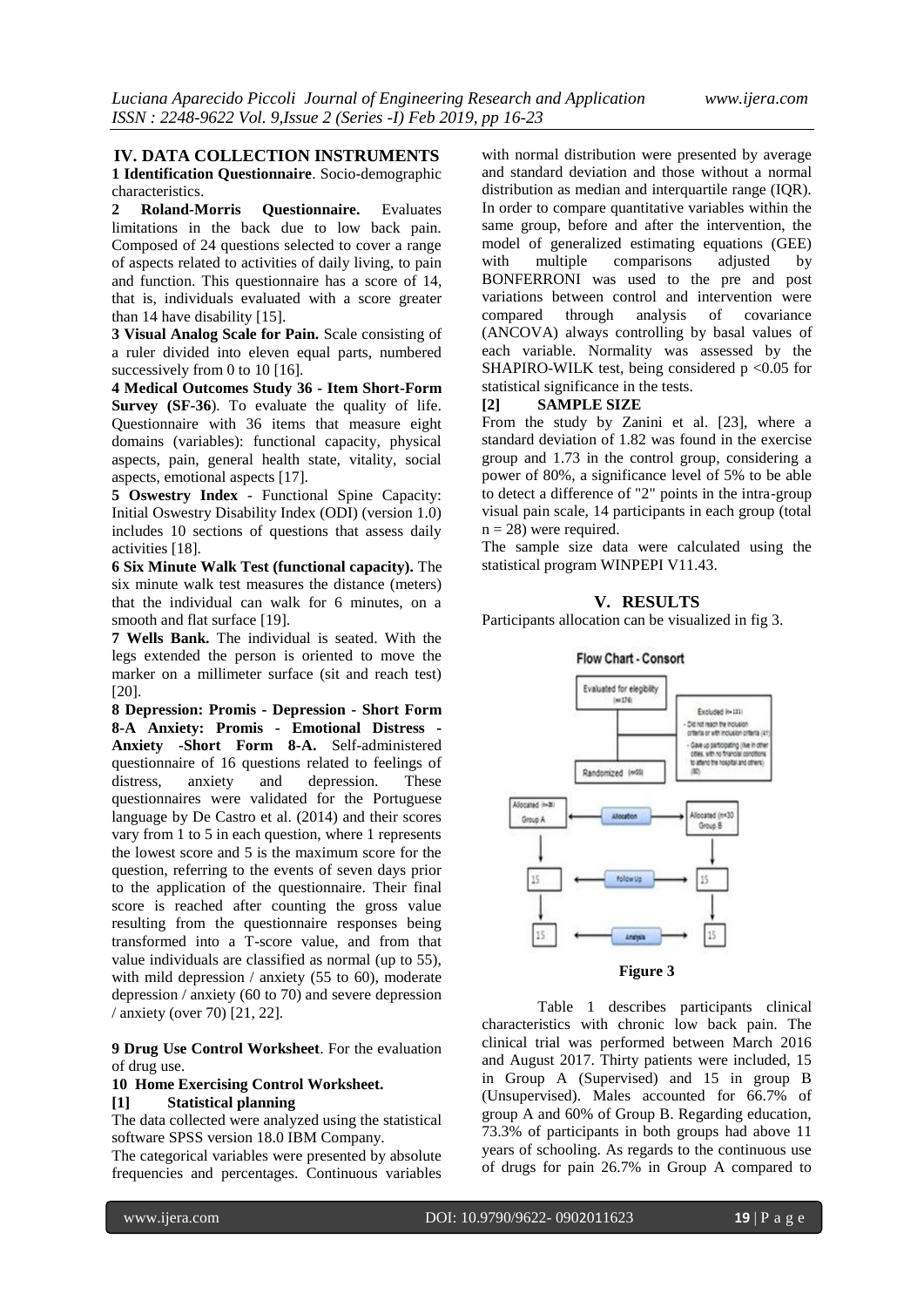13.3% in Group B. Group B had higher BMI than Group A according to table 1.

In table 2 the results regarding to Pain (VAS) pre and post intervention can be visualized.

Regarding quality of life, we observed that all domains in both groups showed improvement when compared to pre and post intervention evaluations. However, when analyzed if there was difference between the improvement of Group A compared to improvement of Group B, no domain had a statistically relevant difference. Two other important variables related to the limitations of low back problems are levels of flexibility, presenting numerically superiority in group A, but with no statistical relevance. The physical ability to walk presented better performance in group B, according to table 3, but the statistical analysis did not confirm this difference as significant.

Table 4 presents Instruments that assess the limitations of the back due to low back pain, where both groups had less limitation in the back after 12 weeks of intervention. The functional capacity of the spine in both groups improved post-intervention. As for depression and anxiety scores, group A reported lower indices when compared to group B, but it is not statistically relevant.

|            | Table 1 – Sample characteristics |                |
|------------|----------------------------------|----------------|
| Character  | Group A -                        | Group B        |
| istics     | Supervised -                     |                |
|            | $(n=15)$                         | Unsuper        |
|            |                                  | vised -        |
|            |                                  | $(n=15)$       |
| Gender-    |                                  |                |
| No. $(\%)$ |                                  |                |
| Male       | 10 (66.7%)                       | $9(60\%)$      |
| Female     | 5 (33.3%)                        | 6(40%)         |
| Educatio   |                                  |                |
| n (years   |                                  |                |
| of         |                                  |                |
| schooling  |                                  |                |
| $) - No.$  |                                  |                |
| $(\%)$     |                                  |                |
| 0 a 8      | 1(6.7%)                          | 1(6.7%)        |
| 9 a 11     | 3 (20%)                          | 3 (20%)        |
| >11        | 11 (73.3%)                       | 11             |
|            |                                  | (73.3%)        |
| Continuo   | 4(26.7%)                         | $\overline{c}$ |
| us use of  |                                  | $(13.3\%)$     |
| pain       |                                  |                |
| medicatio  |                                  |                |
| ns No.     |                                  |                |
| $(\%)$     |                                  |                |
| <b>BMI</b> | $25.2 \pm 8.6$                   | $28.7 \pm$     |
| (average   |                                  | 6.3            |
| $\pm$ SD)  |                                  |                |

**Table 1**

| Table 2 – Results related to pain (VAS) |                |                 |          |  |  |  |  |  |  |  |
|-----------------------------------------|----------------|-----------------|----------|--|--|--|--|--|--|--|
| Group                                   | Pre            | Post            | P Value  |  |  |  |  |  |  |  |
|                                         | (average $\pm$ | (average $\pm$  |          |  |  |  |  |  |  |  |
|                                         | SD)            | SD)             |          |  |  |  |  |  |  |  |
| A                                       | $6.8 \pm 1.42$ | $1.67 \pm 1.95$ | < 0.0001 |  |  |  |  |  |  |  |
| (Supervise                              |                |                 |          |  |  |  |  |  |  |  |
| d)                                      |                |                 |          |  |  |  |  |  |  |  |
| R                                       | $7.4 \pm 1.5$  | $2.8 + 2.6$     | < 0.0001 |  |  |  |  |  |  |  |
| (Unsupervi                              |                |                 |          |  |  |  |  |  |  |  |
| sed)                                    |                |                 |          |  |  |  |  |  |  |  |
|                                         |                | Difference      |          |  |  |  |  |  |  |  |
|                                         |                |                 |          |  |  |  |  |  |  |  |
|                                         |                |                 |          |  |  |  |  |  |  |  |
| Compariso                               |                | $-1.311$        | 0.140    |  |  |  |  |  |  |  |
| n between                               |                |                 |          |  |  |  |  |  |  |  |
| Groups (A-                              |                |                 |          |  |  |  |  |  |  |  |
| B)*                                     |                |                 |          |  |  |  |  |  |  |  |

**Table 2 Table 3**

|                                                                                   |                                |                                    |           |                                  |                      |                    |                                               | 1 adie                 | $\mathbf{J}$      |                       |                    |                                                              |                                            |                                               |
|-----------------------------------------------------------------------------------|--------------------------------|------------------------------------|-----------|----------------------------------|----------------------|--------------------|-----------------------------------------------|------------------------|-------------------|-----------------------|--------------------|--------------------------------------------------------------|--------------------------------------------|-----------------------------------------------|
|                                                                                   | between groups A-<br>Companson | <b>Difference</b><br>95% CI 3      |           | 3 S4 (-104 a 18 3)               | $120 (-15.2 a 39.3)$ | 92(60a246)         | $-10.1(-21.9a1.5)$                            | $4.0 (-8.2 a 16.3)$    | 6.1 (-8.4 a 20.7) | $0.61 (-23.2 a 24.4)$ | $5.6(-5.9a17.2)$   | 83 3 (40.6 a 126.1) 3 9 (-66.3 a 58.5)                       | 5<br>$\ddot{\mathfrak{m}}$<br>0.546 (-3.6) |                                               |
|                                                                                   |                                | (95% CI) §<br>Difference           |           | 21.2 (11.5 a 30.8)               | 34.8 (15.7 a 53.8)   | 261(15.6 a 36.6)   | 185(99a272)                                   | G,<br>24.8 (16.0 a 33) | 13.227a237        | 33.0 (16.5 a 49.5)    | $11.8$ $(3.3a203)$ |                                                              | 52(22a82)                                  |                                               |
|                                                                                   | Group B - Unsupenised          | (average ± DP)<br>Post             |           | 76 ± 20.8                        | $733 + 427$          | $612 \pm 19.4$     | 84.9 ± 9                                      | $67.8 \pm 15.8$        | $79.1 \pm 21.4$   | $777 + 37$            | ÷<br>$79 \pm 16$   | 583.6 ± 77.6                                                 | m<br>œ<br>$21.4 \pm$                       |                                               |
|                                                                                   |                                | average ± DP)<br>č                 |           | $52 \pm 18$                      | $31.6 \pm 38.3$      | 32.8 ± 13.7        | 686 ± 16.02                                   | $41.3 + 19.4$          | 65.1±26           | $42.2 \pm 42.6$       | œ<br>$67.2 \pm 21$ |                                                              | œ<br>$16 \pm 8$                            | Adjusted for multiple comparisons: Bonferroni |
| Table 3 - Results related to Quality of Life. Flexibility and Functional Capacity |                                | 95% CI) §<br><b>Difference</b>     |           | 25.1 (14.7 a 35.5)               | 46.8 (27.7 a 65.9)   | 35.4 (24.5 a 46.3) | 84 (05a 163)                                  | 28 8 (20.3 a 37.3)     | 19.3 (9.1 a 29.4) | 33.6 (16.5 a 50.7)    | 17.4 (9.5 a 25.3)  | 573.2 ± 53.2(598.5 ± 83.7(79.4 (36.6 a 122.1)(482.13 ± 92.0) | (28a87)<br>57                              |                                               |
|                                                                                   | Group A - Supervised           | average ±<br>P <sub>OST</sub><br>힘 |           | 84 ± 15                          | 883±265              | $71.5 \pm 19.2$    |                                               | 74 ± 17.9              | $83.3 \pm 18$     | $82.2 \pm 27.7$       | $83.4 \pm 15.8$    |                                                              | 93<br>21.7 <sub>1</sub>                    |                                               |
|                                                                                   |                                | average ±<br>힓<br>Pre              |           |                                  | 48.3 ± 38.3          | $37.4 \pm 13.9$    |                                               | $473 + 224$            | $63.3 + 24.7$     | $50 + 36.3$           | 64.5 ± 24.6        |                                                              | ۱ń<br>$15.9 + 9.$                          |                                               |
|                                                                                   |                                | Findings                           | $96 - 38$ | Functional Capacity 61.5 ± 21.15 | Physical Aspects     | Pain               | General Health State 61.5 ± 24.11 73.6 ± 21.6 | Vitality               | Social Aspects    | Economic Aspects      | Mental Health      | <b>Six Minute Walk</b><br>Test                               | <b>Wells Bank</b>                          |                                               |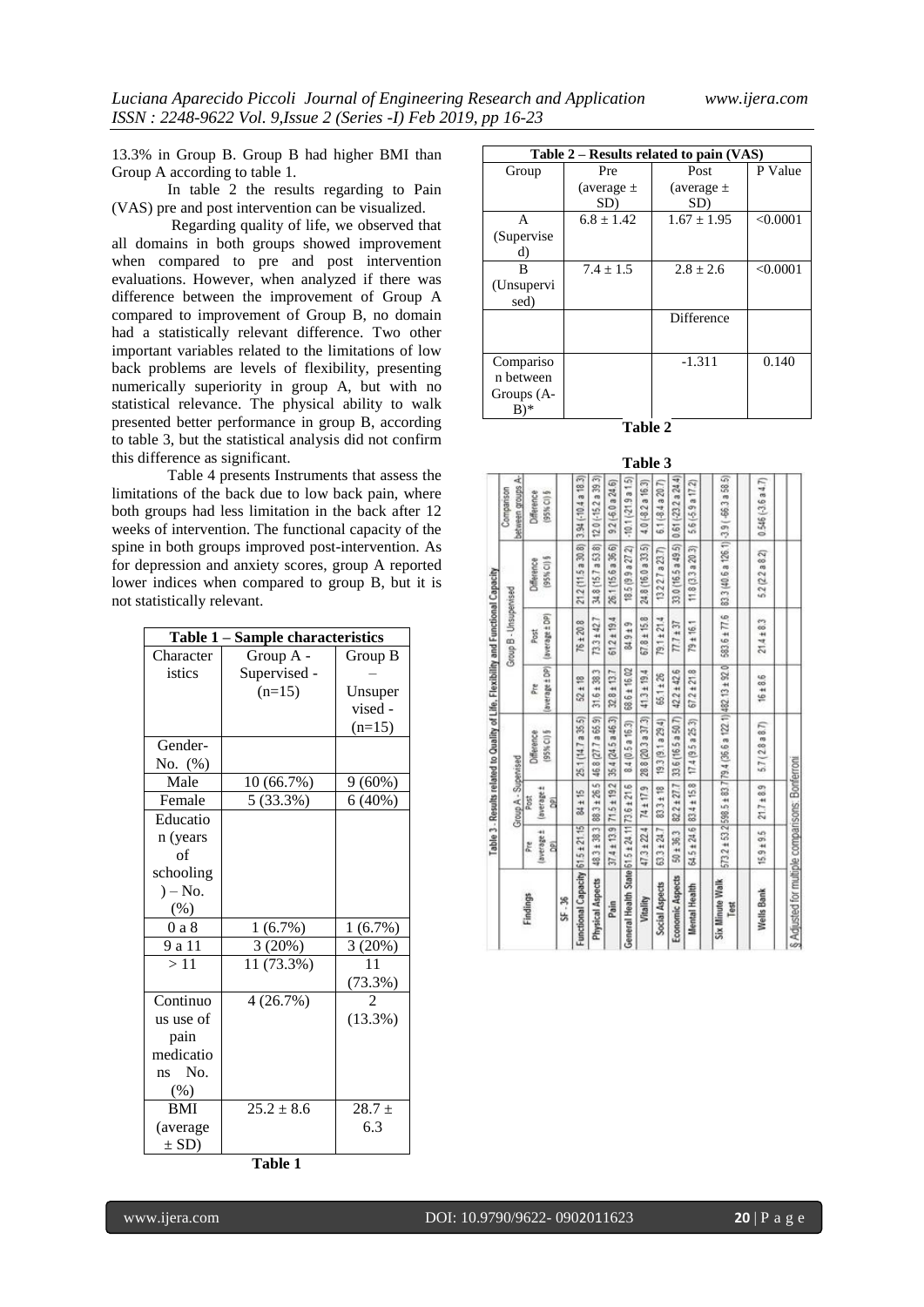|                                                                                               |                                      |                         |                        | Table 4          |                      |                                                 |  |
|-----------------------------------------------------------------------------------------------|--------------------------------------|-------------------------|------------------------|------------------|----------------------|-------------------------------------------------|--|
|                                                                                               | groups A-B§<br>Companson<br>behaveen | [95% C) §<br>Difference | $-1.7(45a10)$          | $-29(-118a60)$   | 21(7.9a3.6)          | 31(85a22)                                       |  |
|                                                                                               |                                      | [95% CJ §<br>Difference | 61(81a41)              | $-127(-190a-64)$ | $-5.9(-9.9 - 1.8)$   | $50(87a - 12)$                                  |  |
|                                                                                               | Group B - Unsupervised               | (average ± DP)<br>Post  | $4.0 + 4.8$            | 35.0 ± 16.3      | 544±7.5              | $482 + 7.7$                                     |  |
| Table 4 - Results of Limitations and Functional Capacity of the Spine. Depression and Anxiety |                                      | (antrage ± DP)<br>Pre   | 8±5.5<br>g             | 485±133          | 602±47               | 520±55                                          |  |
|                                                                                               | Group A - Supervised                 | (95% C) §<br>Difference | $(2.3 - 5.9)$          | $-156(-219a-93)$ | $-3.0(-12.2a - 3.8)$ | $-3.1(-11.8a - 4.5)$                            |  |
|                                                                                               |                                      | (average ± DP)<br>Post  | $1.6 \pm 2.9$          | 30.1±9.4         | 528±85               | $47.6 \pm 7.7$                                  |  |
|                                                                                               |                                      | (average ± DP)<br>ž     | œ<br>$+5.$<br>œ,<br>oó | 45 ± 9.9         | 61.0 ± 5.4           | 56.5 ± 7.0                                      |  |
|                                                                                               |                                      | Roland Moms             | Owestry                | Promis Arxiety   | Promis Depression    | § Adjusted for multiple companisons: Bonferroni |  |

#### **VI. DISCUSSION**

More than a third of the Brazilian population believes that chronic pain compromises habitual activities and more than three quarters considers chronic pain limiting for recreational activities, social and family relationships. The Back (Spine) school emerges in the seventies as an important alternative of rehabilitation under supervision, consisting of postural and educational exercises for the prevention and treatment of individuals with back pain, aiming to understand the relationship between posture habits and pain. Cassarotto Cols [24], evaluated the efficacy of the Spine School in  $N = 15$  patients, with frequency of 5 times a week, for eight months, finding no pain in 93% of the participants. More recently, Borges et al. [25], evaluated the effectiveness of the Spine school in  $N = 29$  subjects pre and post intervention of 8 sessions, verifying 56,7% improvement in low back pain and 60% in physical function. Factors that are determinant for adherence to the rehabilitation process such as cost and time for commuting, work absence, distance from the rehabilitation center, inability of NHS services to meet patient demand, all contribute to the no continuation of the supervised programs. Remote supervised training appears as an

important alternative for the adherence to the back rehabilitation programs.

Anar et al. [26] analyzed the relationship between adherence of remote supervised programs in terms of levels of pain, flexibility, finding as main results an adherence of 55% and a 2.7 points reduction on the pain scale.

Our findings compare with these results with some superiority in the reduction of low back pain (5 points in the VAS Pain scale after 12 weeks), in shorter periods of intervention than in the abovementioned studies, 8 months [1]. When we compared Supervised Group A versus Unsupervised Group B, we did not find significant differences between them, which seems to us that in this sample of patients that traditional training with supervision can be safely proposed and with important pain reduction with remote supervision. This factor seems very important in the current scenario of the National Health System, as it would help a larger number of patients to be evaluated, trained and generating lower costs.

When we observed our results regarding quality of life and low back limiting pain, evaluated by the SF36 and Roland Morris questionnaires, both groups presented important changes in the improvement on the quality of life and lower rates of pain limitation in relation to the low back after the intervention period. These findings are confirmed by Norris cols [27] in a six-week study in individuals with chronic low back pain, where there was a significant reduction of pain and in the disability generated by it, as well as improvement in the scores of quality of life in the group of subjects studied and 89% of patients considered pain intensity and functional disability acceptable.

Aerobic capacity was assessed in our study by the six-minute walk test. A submaximal test with good reproducibility and a cut-off point established by important studies such as Solvd [28], which had a distance of 300m as an important marker of higher mortality and re-hospitalization of cardiac patients. Our results demonstrate that our population of patients with low back pain had an acceptable walkability of  $589.5 \pm 83.7$  m in Group A versus 583.6  $\pm$  77m. These findings appear to be very positive in reducing the risk of cardiovascular diseases such as promoting greater oxygen intake and distribution in bone tissues and structures. Some studies reinforce this type of evaluation as important as that of Tritilanunt et al. [29], where an aerobic exercise program promoted greater pain relief after three months of intervention in patients with low back pain.

Another important result in our study was the improvement in the levels of flexibility after 12 weeks of intervention, where we did not find differences between the groups, with a significant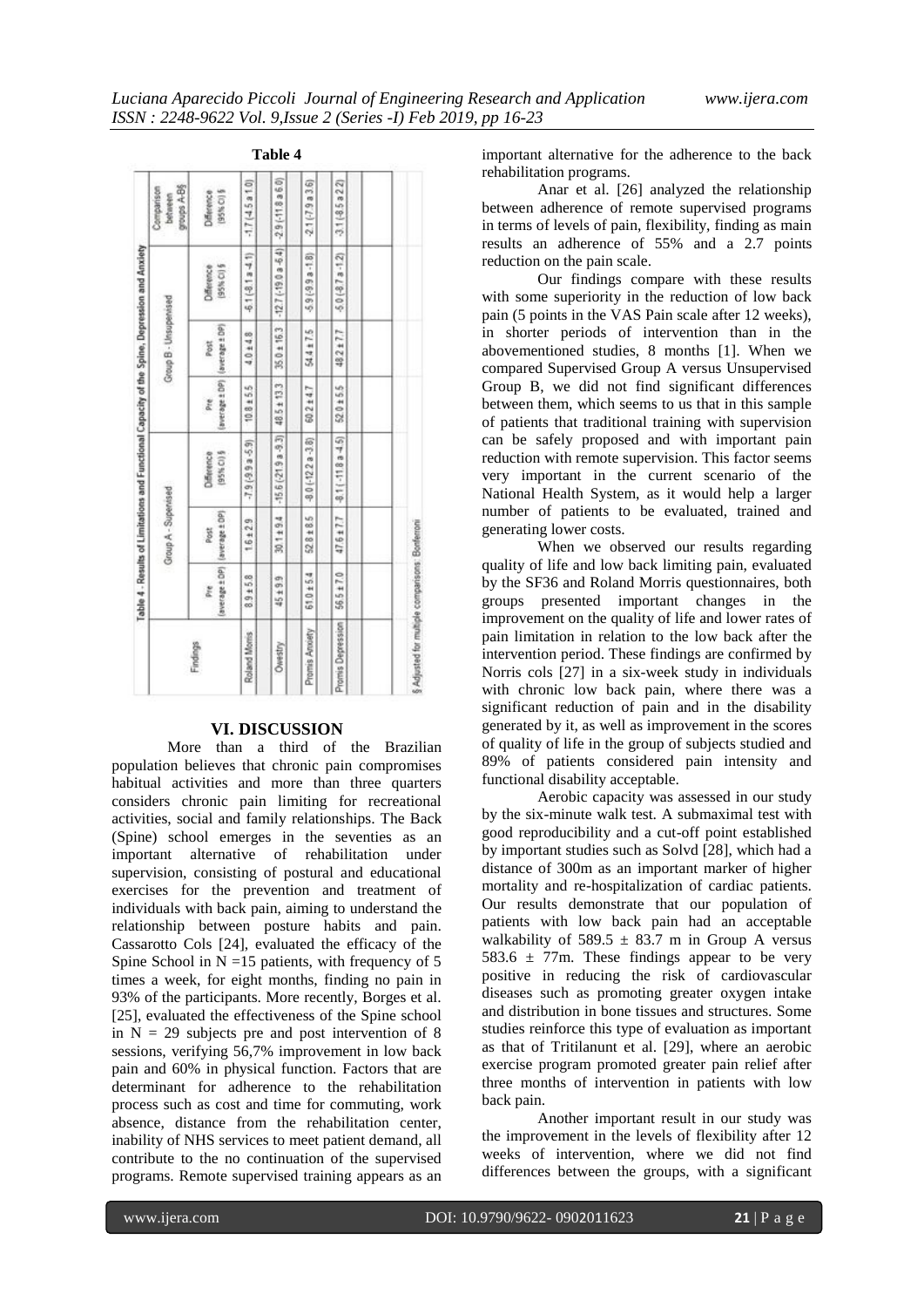average increase of 5 cm in the sit and reach test in both groups. These results are similar to studies that demonstrate that in a few weeks of Stretching exercises, benefits were achieved in both mobility and pain reduction, such as that of Nogueira et al. [30], whom in only 7 sessions of Spine School had already shown 18% improvement in the flexibility levels of the torso posterior region and lower limbs. We believe that this study have important external validity, because its results suggest a form of treatment with distant supervision could contribute with the maintenance of activity levels, factor that helps in the course of treatment of low back pain, as well reduces the dependency rates of the National Health Service. Other positive factor is that our study stimulates the individual self-management in regards to the treatment and importance of the regular practice of physical exercise.

#### **VII. CONCLUSION**

We have concluded that the protocol with supervision, when compared to the one performed without supervision, showed that both are an important tool for the treatment of Chronic Low Back Pain in relation to pain, physical capacity, quality of life and flexibility, not finding a significant difference between the groups.

#### **Funding Statement**

This study was funded by FIP – HCPA – CNPq.

#### **Conflict of Interest Statement**

No conflict of interest has been declared by the author(s).

#### **REFERENCES**

- [1] Lonsdale, C., Hall, A. M., Williams, G. C., McDonough, S. M., Ntoumanis, N., Murray, A., & Hurley, D. A. (2012). Communication style and exercise compliance in physiotherapy (CONNECT). A cluster randomized controlled trial to test a theory-based intervention to increase chronic low back pain patients' adherence to physiotherapists' recommendations: study rationale, design, and methods. BMC musculoskeletal disorders, 13(1), 104
- [2] Frih, Z. B. S., Fendri, Y., Jellad, A., Boudoukhane, S., & Rejeb, N. (2009). Efficacy and treatment compliance of a home-based rehabilitation programme for chronic low back pain: a randomized, controlled study. Annals of physical and rehabilitation medicine, 52(6), 485-496.
- [3] Descarreaux, M., Normand, M. C., Laurencelle, L., & Dugas, C. (2002). Evaluation of a specific home exercise program for low back pain. Journal of manipulative and physiological therapeutics, 25(8), 497-503
- [4] Ferreira, G. D., Silva, M. C., Rombaldi, A. J., Wrege, E. D., Siqueira, F. V., & Hallal, P. C. (2011). Prevalência de dor nas costas e fatores

associados em adultos do Sul do Brasil: estudo de base populacional. Rev bras fisioter, 15(1), 31-6

- [5] Golob AL, Wipf JE. Low Back Pain(2014). Med Clin N Am. 98: 405-28
- [6] Airaksinen, O., Brox, J. I., Cedraschi, C., Hildebrandt, J., Klaber-Moffett, J., Kovacs, F., ... & Zanoli, G. (2006). Chapter 4 European guidelines for the management of chronic nonspecific low back pain. European spine journal, 15, s192-s300
- [7] Hartvigsen, J., Morsø, L., Bendix, T., & Manniche, C. (2010). Supervised and non-supervised Nordic walking in the treatment of chronic low back pain: a single blind randomized clinical trial. BMC musculoskeletal disorders, 11(1), 30.
- [8] Bogduk, N. (2004). Management of chronic low back pain. Medical journal of Australia, 180(2), 79
- [9] Bento, A. A. C., de Paiva, A. C. S., & Siqueira, F. B. (2009). Correlação entre incapacidade, dor– Roland Morris, e capacidade funcional–SF-36 em indivíduos com dor lombar crônica não específica. E-scientia, 2(1).
- [10] Shirado, O., Doi, T., Akai, M., Hoshino, Y., Fujino, K., Hayashi, K., & Iwaya, T. (2010). Multicenter randomized controlled trial to evaluate the effect of home-based exercise on patients with chronic low back pain: the Japan low back pain exercise therapy study. Spine, 35(17), E811-E819
- [11] Kuukkanen, T., Mälkiä, E., Kautiainen, H., & Pohjolainen, T. (2007). Effectiveness of a home exercise programme in low back pain: a randomized five-year follow-up study. Physiotherapy Research International, 12(4), 213- 224
- [12] Vuori, I. M. (2001). Dose-response of physical activity and low back pain, osteoarthritis, and osteoporosis. Medicine and science in sports and exercise, 33(6 Suppl), S551-86
- [13] Santos, C. D. S., & Moreira, D. (2009). Profile of the back school implanted in Brazil. Semina: Ciências Biológicas e da Saúde (Londrina), 30(2), 113-120
- [14] Vemulapalli, S., Dolor, R. J., Hasselblad, V., Schmit, K., Banks, A., Heidenfelder, B., & Jones, W. S. (2015). Supervised vs unsupervised exercise for intermittent claudication: a systematic review and meta-analysis. American heart journal, 169(6), 924-937
- [15] Júnior, J. J. S., Nicholas, M. K., Pimenta, C. D. M., Asghari, A., & Thieme, A. L. (2010). Validação do Questionário de Incapacidade Roland Morris para dor em geral. Rev Dor, 11(1), 28-36
- [16] Gift, A. G. (1989). Visual analogue scales: measurement of subjective phenomena. Nursing research. 38: 286-288
- [17] Campolina, A. G., Bortoluzzo, A. B., Ferraz, M. B., & Ciconelli, R. M. (2011). Validação da versão brasileira do questionário genérico de qualidade de vida short-form 6 dimensions (SF-6D Brasil). Ciência & Saúde Coletiva, 16, 3103-3110
- [18] Vigatto, R., Alexandre, N. M. C., & Correa Filho, H. R. (2007). Development of a Brazilian Portuguese version of the Oswestry Disability